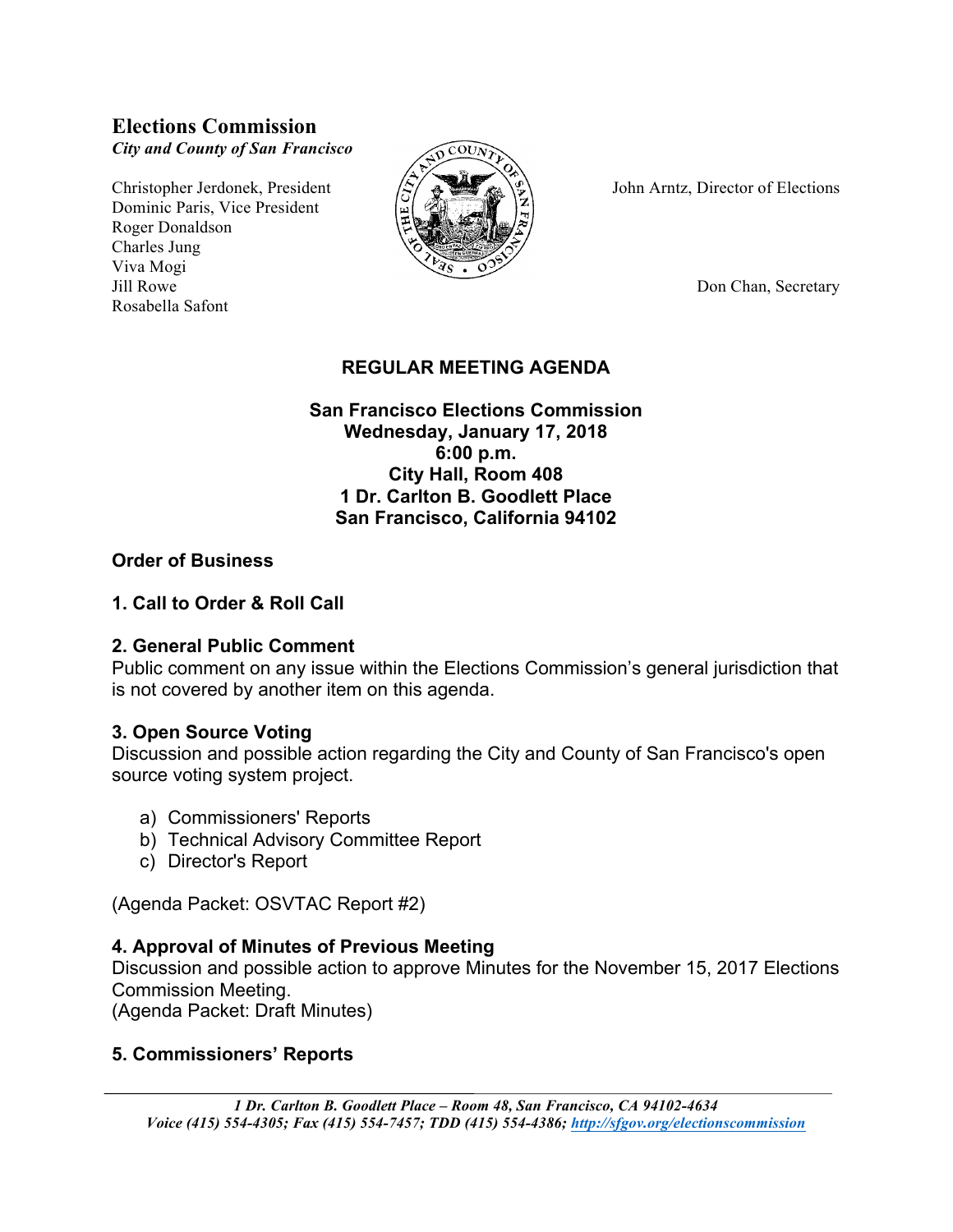Commissioner reports on topics not covered by another item on this agenda: meetings with public officials; oversight and observation activities; long-range planning for Commission activities and areas of study; proposed legislation which affects elections.

### **6. Director's Report**

Director's Report on topics not covered by another item on this agenda. (Agenda Packet: December 2017 and January 2018 Director's Reports)

## **7. 2015-16 Civil Grand Jury Report**

Discussion and possible action regarding the Elections Commission's response to recommendation R:V.3 of the 2015-16 Civil Grand Jury Report, "Maintenance Budgeting and Accounting Challenges for General Fund Departments." (Agenda Packet: Civil Grand Jury Report Excerpt)

#### **8. 2016 Commission Annual Report**

Discussion and possible action regarding the Commission's 2016 Annual Report. (Agenda Packet: Draft 2016 Annual Report)

## **9. Election of Commission Executive Officers**

Discussion and possible action to elect a Commission President and Vice President, per Article V of the Commission Bylaws. Per the Bylaws, the terms shall begin immediately at the conclusion of the meeting.

The procedure will be as follows. The President will open nominations for President. Any commissioner who wishes to nominate a candidate will state the name of that person. If that person agrees to run, then that person is nominated. When there are no further nominations, the President will close the nominations and call a roll call vote in which each Commissioner shall state the name of the nominee for whom he or she is voting. If a nominee receives four or more votes, that person is elected President. If no nominee receives four votes, the Commission may have further discussion, and proceed to another vote. This process shall repeat until one nominee has received four or more votes. The same process will then be used to elect a Vice President.

#### **10. Agenda items for future meetings**

Discussion and possible action regarding items for future agendas.

# **Adjournment**

There will be an opportunity for public comment on each agenda item.

Materials contained in the Commission packets for meetings are available for inspection and copying during regular office hours at the Department of Elections, City Hall Room 48. Materials are placed in the Elections Commission's Public Binder no later than 72 hours prior to meetings. Any materials distributed to members of the Elections Commission within 72 hours of the meeting or after the agenda packet has been delivered to the members are available for inspection at the Department of Elections, City Hall Room 48, in the Commission's Public Binder, during normal office hours.